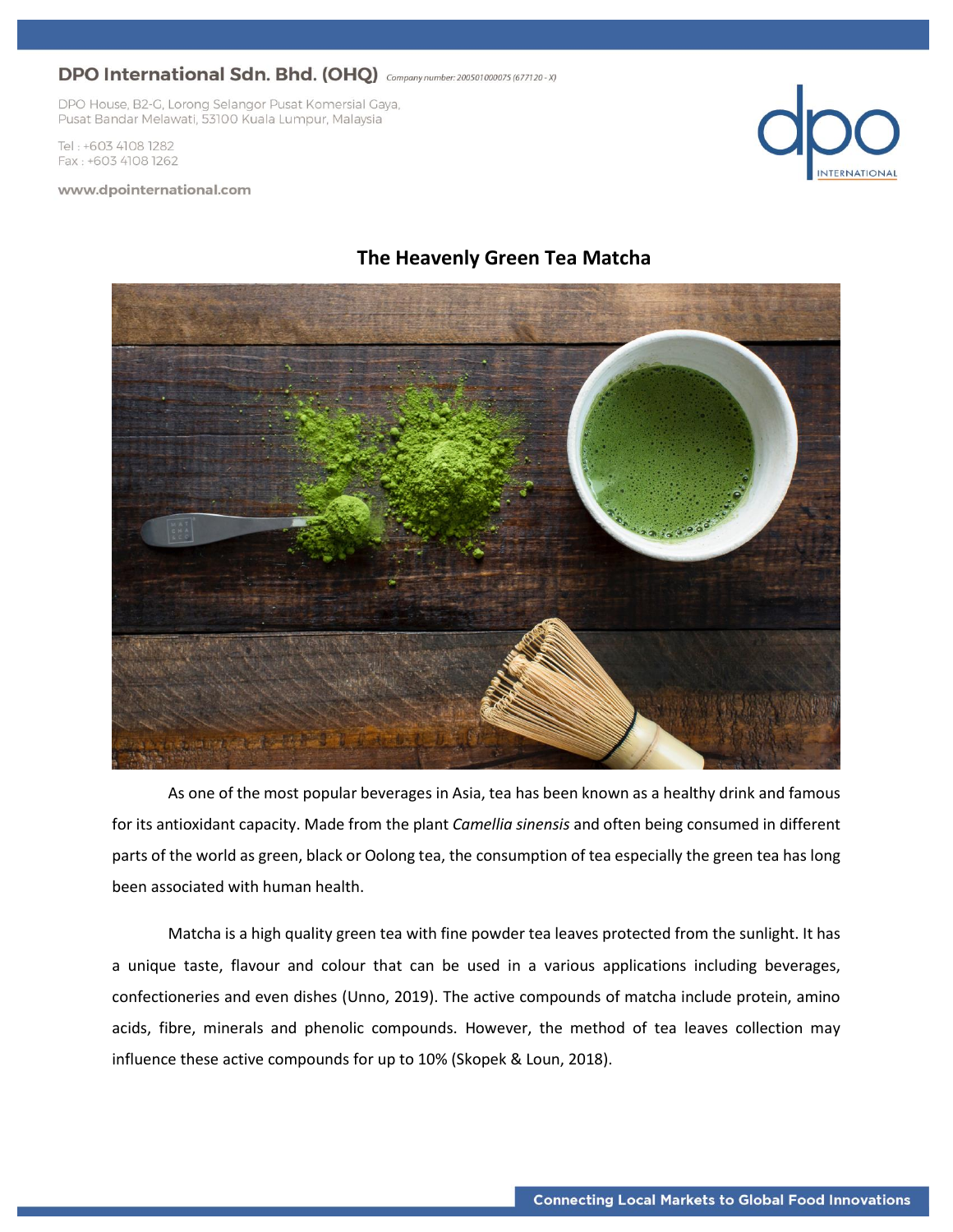DPO House, B2-G, Lorong Selangor Pusat Komersial Gaya, Pusat Bandar Melawati, 53100 Kuala Lumpur, Malaysia

Tel · +603 4108 1282 Fax: +603 4108 1262

www.dpointernational.com



Green tea is produced by immediate steaming of freshly harvested tea leaves to get a dry and stable product. This steaming process helps to prevent fermentation by destroying the enzymes that are responsible for breaking down the colour pigments in the leaves. This allows the tea to maintain its green colour during subsequent rolling and drying processes as well as preserving its natural polyphenols with respect to the health-promoting properties. As green tea is fermented to Oolong and then to black tea, polyphenol compounds (catechins) in green tea are dimerized to form a variety of theaflavins, such that these teas may have different biological activities (Chako et al., 2010).

### **Composition of Green Tea**

Green tea consists of  $15 - 20\%$  protein and  $1 - 4\%$  of amino acids such as theanine or 5-Nethylglutamine, glutamic acid, tryptophan, glycine, serine, aspartic acid, tyrosine, valine, leucine, threonine, arginine and lysine. It also contains 5 – 7% carbohydrates including cellulose, pectins, glucose, fructose and sucrose. Green tea is also made up of minerals and trace elements (5% dry weight) such as calcium, magnesium, chromium, manganese, iron, copper, zinc, molybdenum, selenium, sodium, phosphorus, cobalt, strontium, nickel, potassium, fluorine and aluminum.

Fresh leaves contain an average of 3 – 4% of alkaloids known as methylxanthines, such as caffeine, theobromine and theophylline (Chako et al., 2010). The four major flavonoids in green tea are the catechins, epicatechin (EC), epigallocatechin (EGC), epicatechingallate (ECG) and epigallocatechin gallate (EGCG). EGCG is viewed as the most significant active component that is found abundantly in the leaf bud and first leaves of the plant (Sinija & Mishra, 2008).

### **Nutritional Highlights of Green Tea Matcha**

### **Stress Reducing Effect**

The stress-reducing effect of green tea matcha comes from the major amino acids component, theanine as well as arginine; the second most abundant amino acid found in its extract. When tea leaves are protected from direct sunlight, theanine levels remain high. The amount of theanine in green tea is also influenced by the supply of nitrogen absorbed from the roots as limited supply of oxygen reduces the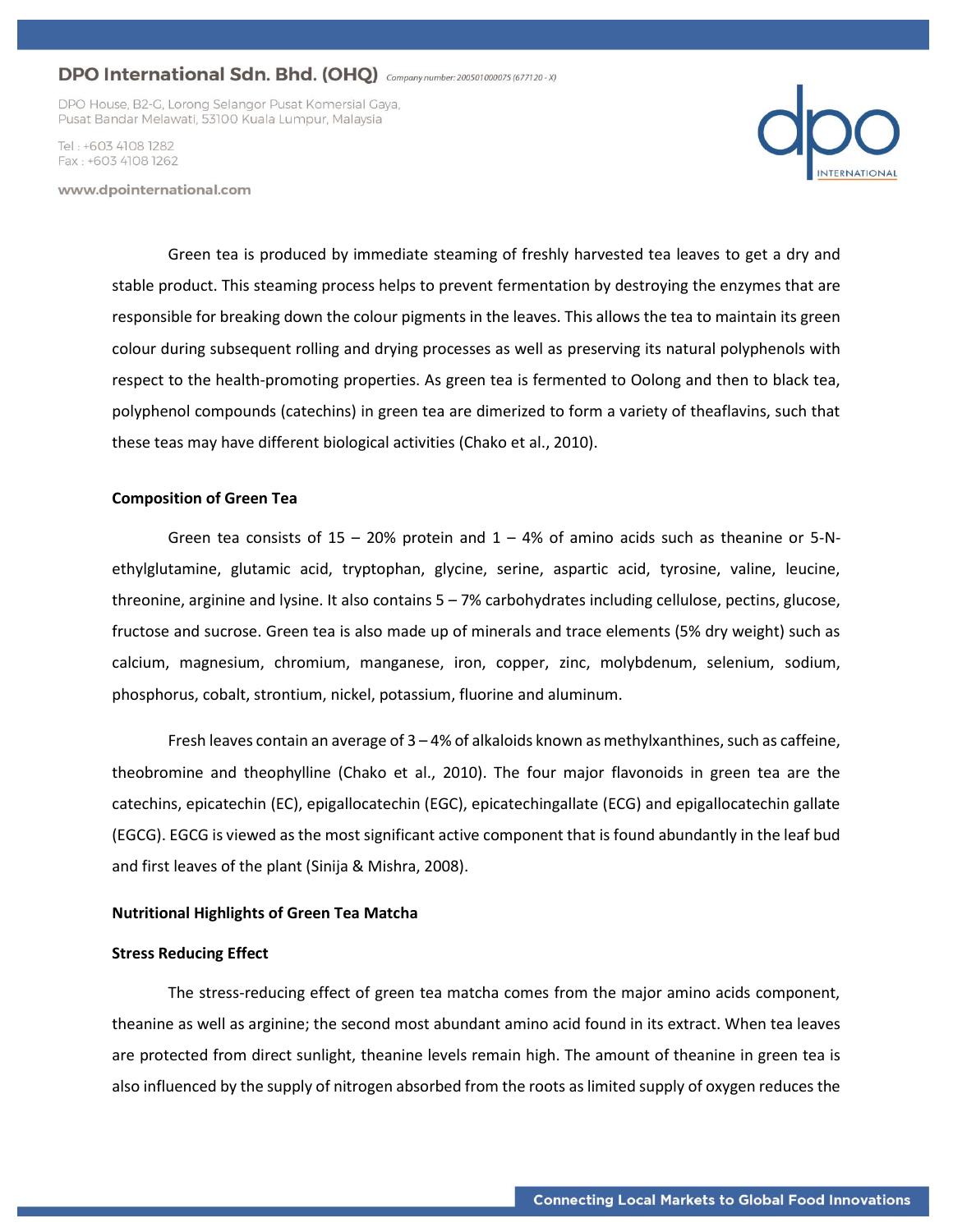DPO House, B2-G, Lorong Selangor Pusat Komersial Gaya, Pusat Bandar Melawati, 53100 Kuala Lumpur, Malaysia

Tel · +603 4108 1282 Fax: +603 4108 1262

www.dpointernational.com



level of theanine. Matcha also contains high level of caffeine which could counteract the effect of theanine. However, if theanine levels are sufficiently high, the anti-theanine action of caffeine is insignificant (Unno et al., 2019).

### **Antioxidant Property**

Green tea is made from unfermented leaves and known to have the high concentration of powerful antioxidant called catechin. The Oxygen Radical Absorbance Capacity (ORAC) assay found out that green tea has a much higher antioxidant activity against peroxyl radicals than vegetables such as garlic, kale, spinach and Brussels sprouts. Antioxidant helps to fight and neutralize free radicals damaging compounds in our body (Thasleema, 2013).

#### **Lipid Metabolism**

The increased blood lipid levels have been associated with an increased risk for cardiovascular disease, especially low-density lipoproteins (LDLs). There have been many studies performed using 'human subject' to determine the effect of green tea catechins on lipids. These studies have reported that the consumption of green tea catechins can reduce total cholesterol and LDL levels as well as blood pressure. Another study found out that green tea catechins are incorporated into LDL particles and able to reduce the oxidation of LDL. Catechins prevent LDL oxidation by entrapping the radicals and act as hydrogen donors to α-tocopherol radicals (Reygaert, 2017).

In short, green tea is full of natural goodness with powerful antioxidants that bring many benefits to human health. A cup of green tea is perfect for after-meals as it balances your meal with a healthy drink. Green tea is also perfect for a matcha-based morning meal coupled with green tea pancakes.

#### **References**

Chacko S.M., Thambi P.T., Kuttan R., Nishigaki I., (2010). Beneficial effects of green tea: A literature review. Chinese Medicine, 5:13.